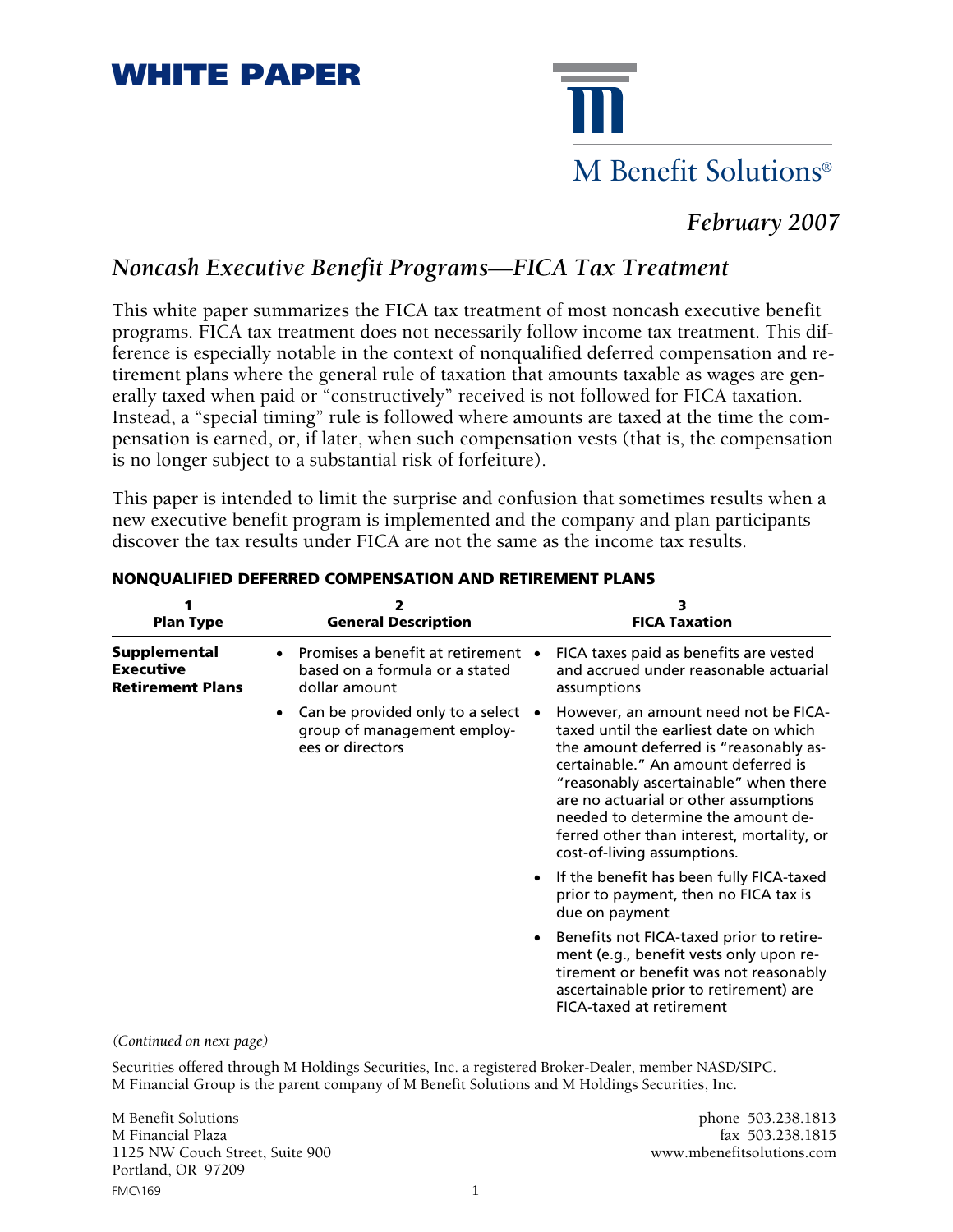### **NONQUALIFIED DEFERRED COMPENSATION AND RETIREMENT PLANS**

| 1<br><b>Plan Type</b>                                               | 2<br><b>General Description</b>                                                                                                                                                                                                                                                                                                                                                    | з<br><b>FICA Taxation</b>                                                                                                                                                                                                                                                                                                                                                                                                                             |
|---------------------------------------------------------------------|------------------------------------------------------------------------------------------------------------------------------------------------------------------------------------------------------------------------------------------------------------------------------------------------------------------------------------------------------------------------------------|-------------------------------------------------------------------------------------------------------------------------------------------------------------------------------------------------------------------------------------------------------------------------------------------------------------------------------------------------------------------------------------------------------------------------------------------------------|
| <b>Employer-Paid</b><br><b>Defined</b><br><b>Contribution Plans</b> | Employer credits executive ac-<br>counts with dollar amounts<br>which are credited to an ac-<br>count credited with earnings<br>based on an interest rate de-<br>termined by the company or on<br>market rates of return<br>Can be provided only to a select<br>$\bullet$<br>group of management employ-<br>ees or directors                                                       | Employer contributions are subject to<br>FICA tax when they accrue and vest<br>Market-rate earnings on vested<br>amounts are not FICA-taxed<br>Above market-rate earnings on vested<br>amounts are taxed as they accrue and<br>vest<br>All earnings on unvested amounts are<br>FICA-taxed when underlying contribu-<br>tions vest<br>No FICA tax when vested amounts are<br>paid                                                                      |
| <b>Elective Deferred</b><br><b>Compensation</b><br><b>Plans</b>     | Participants elect to defer pay-<br>$\bullet$<br>ment of compensation (salary,<br>bonus, and/or long-term com-<br>pensation) which is credited to<br>an account credited with earn-<br>ings based on an interest rate<br>determined by the company or<br>on market investments<br>Can be provided only to a select<br>$\bullet$<br>group of management employ-<br>ees or directors | Employee deferrals are subject to FICA<br>taxation at the time of deferral<br>Market-rate earnings on deferrals are<br>not FICA-taxed<br>Above market-rate earnings on defer-<br>rals are taxed as they accrue and vest<br>No FICA tax when deferred amounts<br>$\bullet$<br>and earnings are paid<br>All employer contributions (e.g., com-<br>pany match) are FICA-taxed as de-<br>scribed under Employer-Paid Defined<br><b>Contribution Plans</b> |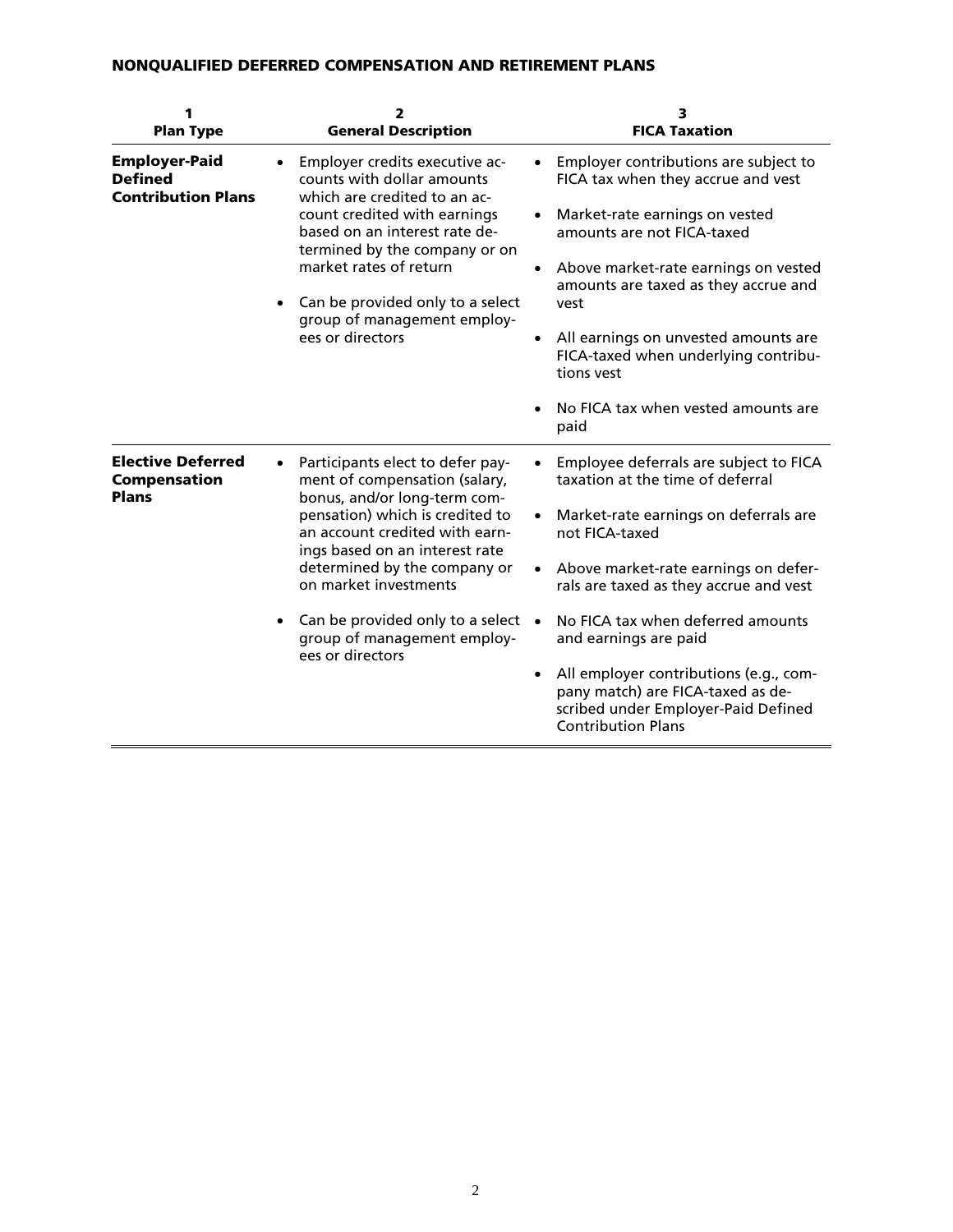| 1<br><b>Plan Type</b>                               | 2<br><b>General Description</b>                                                                                                                                                                                                                                                                                                                                                                                                    | з<br><b>FICA Taxation</b>                                                                                                                                                                                                                                                                                                             |
|-----------------------------------------------------|------------------------------------------------------------------------------------------------------------------------------------------------------------------------------------------------------------------------------------------------------------------------------------------------------------------------------------------------------------------------------------------------------------------------------------|---------------------------------------------------------------------------------------------------------------------------------------------------------------------------------------------------------------------------------------------------------------------------------------------------------------------------------------|
| <b>Stock Options</b>                                | Nonqualified stock options<br>(NQSOs) are options to purchase<br>employer stock at a stated exer-<br>cise price. Incentive stock op-<br>tions (ISOs) are also options to<br>purchase employer stock but<br>are subject to special tax rules<br>and receive certain tax benefits.<br>NQSOs and ISOs are typically<br>granted to key employees, but<br>may be offered to all employees<br>Directors can only receive<br><b>NQSOs</b> | NQSOs-ordinary income at time of<br>exercise (based on value at time of ex-<br>ercise less employee cost basis). FICA<br>tax is due on this amount at exercise.<br>No further FICA taxation.<br>ISOs-no income tax at exercise; typi-<br>cally capital gains treatment at disposi-<br>tion of stock. No FICA taxation at any<br>time. |
| <b>Stock Appreciation</b><br><b>Rights ("SARs")</b> | Right granted to receive the<br>appreciation in employer stock<br>between a stated exercise price<br>and the fair market value at<br>time of exercise                                                                                                                                                                                                                                                                              | Value of benefit received is taxable as<br>ordinary income when received<br>FICA tax is due at time of exercise                                                                                                                                                                                                                       |
|                                                     | Typically granted to key em-<br>ployees, but can be offered to<br>all employees (very rare)                                                                                                                                                                                                                                                                                                                                        |                                                                                                                                                                                                                                                                                                                                       |
|                                                     | Can be offered to outside<br>directors                                                                                                                                                                                                                                                                                                                                                                                             |                                                                                                                                                                                                                                                                                                                                       |
| <b>Restricted Stock</b>                             | Grant of stock subject to vested<br>$\bullet$<br>provisions based on either time<br>or performance                                                                                                                                                                                                                                                                                                                                 | If Code Section 83(b) election is made,<br>ordinary income tax is paid on value at<br>time of grant                                                                                                                                                                                                                                   |
|                                                     | Typically key employees, but<br>can be offered to all employees<br>(very rare)                                                                                                                                                                                                                                                                                                                                                     | If 83(b) election is not made, ordinary<br>income tax is paid on value at time re-<br>strictions lapse                                                                                                                                                                                                                                |
|                                                     | Can be offered to outside<br>directors                                                                                                                                                                                                                                                                                                                                                                                             | FICA tax is due at time employee rec-<br>ognizes ordinary income                                                                                                                                                                                                                                                                      |
| <b>Phantom Stock</b><br><b>Plans</b>                | Grant of right to value of stated<br>number of employer shares of<br>stock usually payable in cash                                                                                                                                                                                                                                                                                                                                 | Rights are subject to FICA taxation<br>$\bullet$<br>when they vest, that is, they are<br>treated in the same manner as non-<br>qualified deferred compensation plans                                                                                                                                                                  |
|                                                     | Select group of manage-<br>$\bullet$<br>ment/key employees                                                                                                                                                                                                                                                                                                                                                                         | Market rate income (i.e., stock appre-                                                                                                                                                                                                                                                                                                |
|                                                     | Can be offered to outside<br>directors                                                                                                                                                                                                                                                                                                                                                                                             | ciation and, if applicable, dividend pay-<br>ments) on vested right is not subject to<br><b>FICA taxation</b>                                                                                                                                                                                                                         |
|                                                     |                                                                                                                                                                                                                                                                                                                                                                                                                                    | Appreciation and dividends credited on<br>unvested shares are subject to FICA<br>taxation when shares are vested                                                                                                                                                                                                                      |